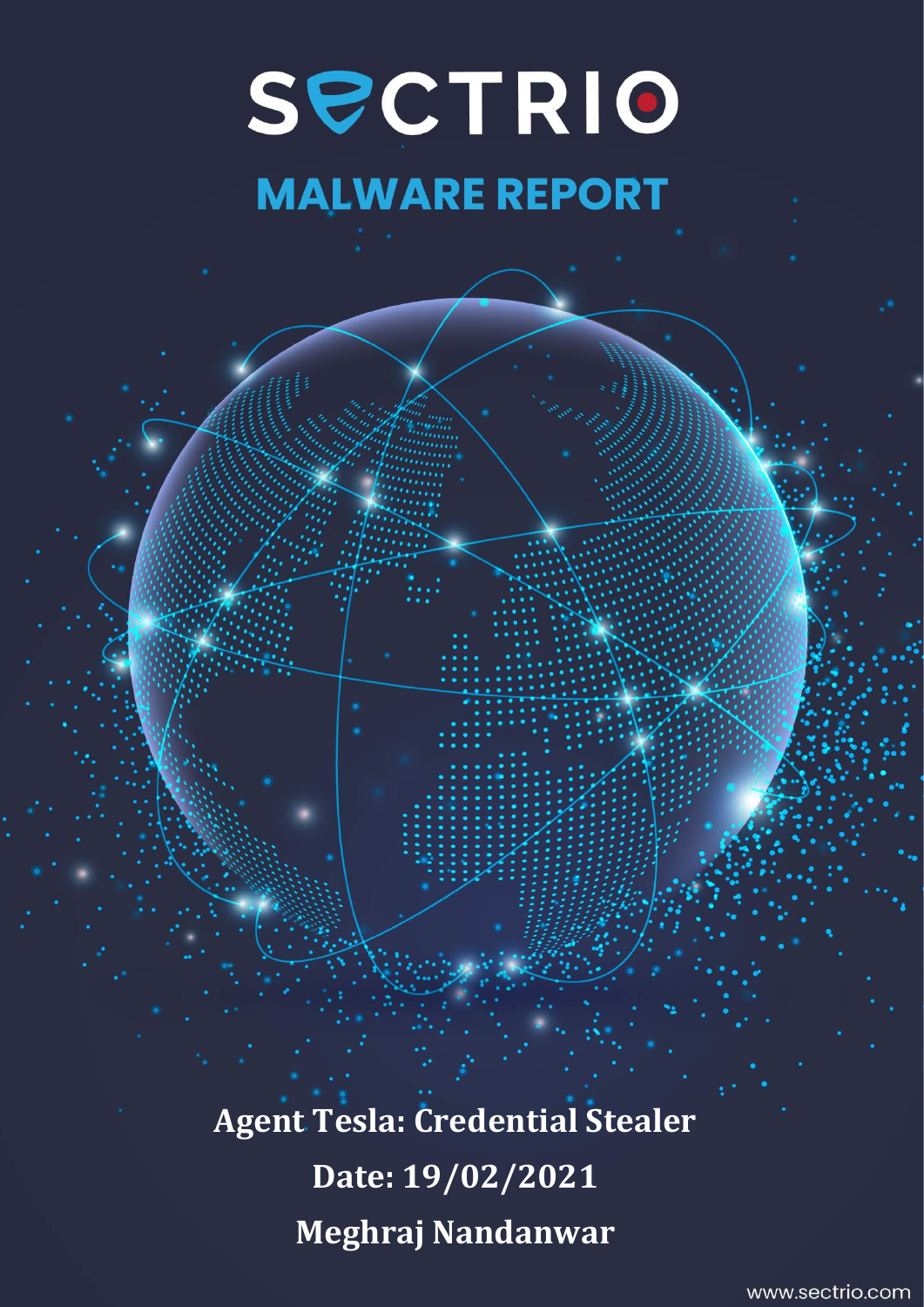Agent Tesla is spyware, keylogger, and information stealer Trojan written in Microsoft's .NET language. Agent Tesla has been observed in the world since 2014, and has been active ever since. Agent Tesla is also a commercial project, whose subscription license is sold on its official website.

#### **Overview**

Agent Tesla is a Spyware that is used to spy on the victims by collecting system clipboard, credentials and other information from the infected system. New variants of the popular Agent Tesla Trojan steal credentials from target popular applications, including Google Chrome, Mozilla Firefox, Mozilla Thunderbird, Microsoft Edge, etc. It uses Process Hollowing to inject a malicious payload into the running process and can send the harvested data to command control via SMTP or FTP.

#### **Analysis**

#### - **Packed and Obfuscation**

The executable is packed with .NET Framework and there are only a few details available in static analysis (figure.1). We can see the Entropy of the executable file is very high which shows that the file is packed (figure.2). It also uses Delay Execution to trick the automated dynamic analysis tools (Figure.3) and also detects the virtual environment by abusing WMI to get the system information.

| library (1) | blacklist (0) | type $(1)$ | imports (1) | description |                                         |
|-------------|---------------|------------|-------------|-------------|-----------------------------------------|
| mscoree.dll |               | implicit   |             |             | Microsoft .NET Runtime Execution Engine |
| name $(1)$  | group (0)     |            | type(1)     | ordinal (0) | blacklist (0)                           |
| CorExeMain  | $\sim$        |            | implicit    |             |                                         |

| <b>Sections</b> |                        |                     |                 |                |
|-----------------|------------------------|---------------------|-----------------|----------------|
| <b>Name</b>     | <b>Virtual Address</b> | <b>Virtual Size</b> | <b>Raw Size</b> | <b>Entropy</b> |
| .text           | 8192                   | 661512              | 662016          | 7.74           |
| .rsrc           | 671744                 | 1544                | 2048            | 3.5            |
| .reloc          | 679936                 | 12                  | 512             | 0.1            |

*Figure 1: Library and Import Table*

*Figure 2: Entropy*

| Process        |  | <b>PID</b>     | <b>THE C:\Users\Meghraj\</b> # | Time of Day    | Thread   Module       | API                                   |
|----------------|--|----------------|--------------------------------|----------------|-----------------------|---------------------------------------|
| $RegSvcs.$ exe |  | 1852           |                                | 3:14:10.736 AM | cir.dil               | SleepEx (71396, TRUE)                 |
|                |  |                |                                | 3:14:10.736 AM | KERNELBASE.dll        | NtDelayExecution (TRUE, 0x010fdf1c)   |
|                |  | 3:15:22.278 AM |                                | cir.dil        | SleepEx (10000, TRUE) |                                       |
|                |  |                |                                | 3:15:22.278 AM | KERNELBASE.dll        | - NtDelayExecution (TRUE, 0x010fda54) |

*Figure 3: Sleep and Delay Execution*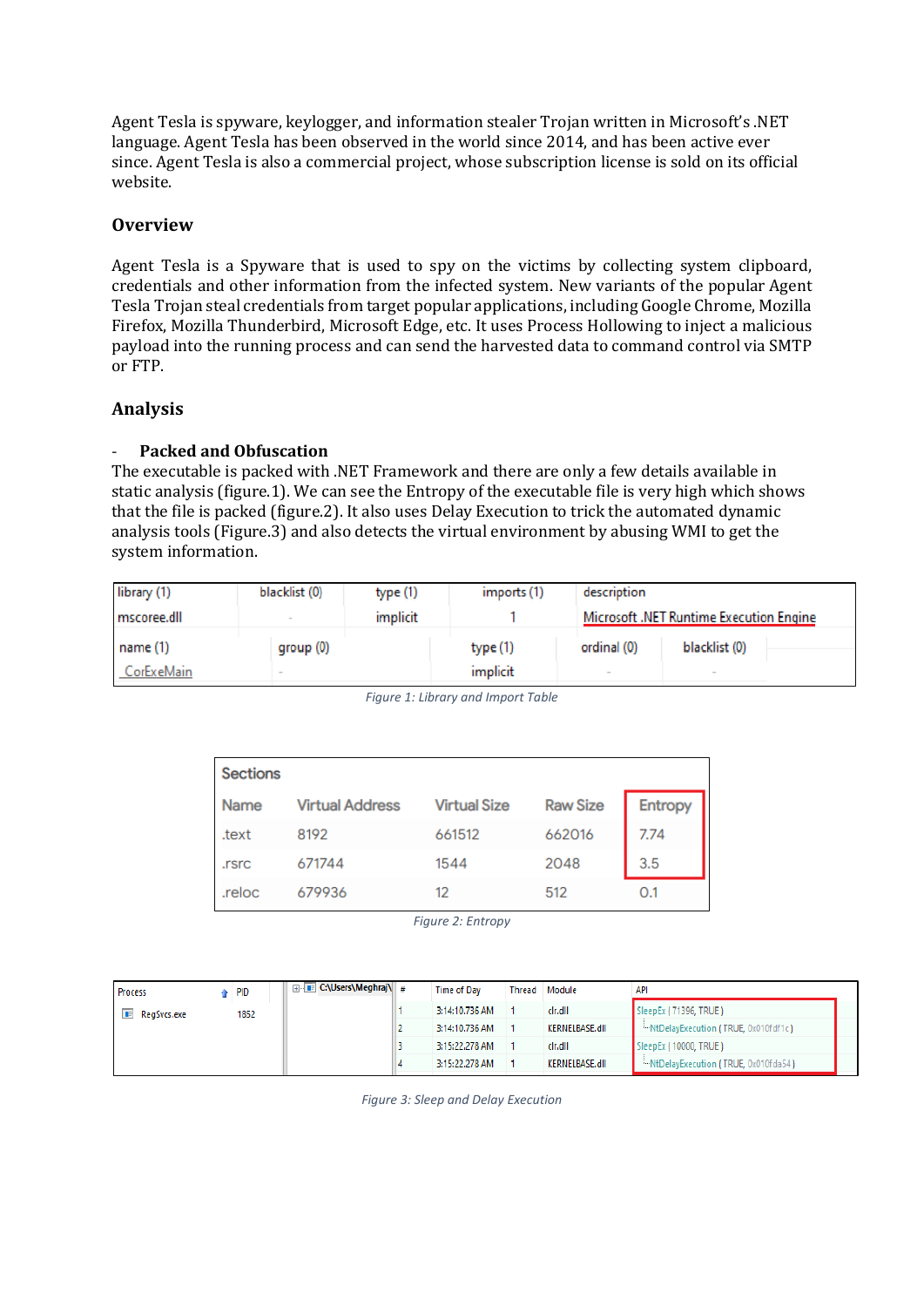### - **Injection Flow**



*Figure 4: Injection Flow*

| <b>E</b> C:\Users\Meghraj\  Time of Day |                | Thread | Module         | API                                                                                                        |  |
|-----------------------------------------|----------------|--------|----------------|------------------------------------------------------------------------------------------------------------|--|
|                                         | 1:17:55.194 AM |        | KERNELBASE.dll | NtCreateFile (0x012fdb24, FILE_READ_ATTRIBUTES   GENERIC_READ   SYNCHRONIZE, 0x012fdb50, 0x012fdb28, NU    |  |
|                                         | 1:17:55.194 AM |        | cir.dii        | CreateFileW ( "C:\Users\Meghraj\AppData\Local\Temp\tmpD19A.tmp", GENERIC_WRITE, FILE_SHARE_READ, NULL,     |  |
|                                         | 1:17:55.194 AM |        | KERNELBASE.dll | "-NtCreateFile (0x012fd90c, FILE_READ_ATTRIBUTES   GENERIC_WRITE   SYNCHRONIZE, 0x012fd938, 0x012fd910     |  |
|                                         | 1:17:55.194 AM |        | KERNELBASE.dll | NtCreateFile (0x012fbf8c, FILE READ ATTRIBUTES   SYNCHRONIZE, 0x012fbfb8, 0x012fbf90, NULL, FILE ATTRIBUTE |  |

*Figure 5: APIs used for creating file*

| $\sqrt{2}$ explorer.exe    | 604  | 0.22    |  | 53.83 MB DESKTOP-SM\Meghraj Windows Explorer     |                                                          |
|----------------------------|------|---------|--|--------------------------------------------------|----------------------------------------------------------|
| $\mathbb{Q}$ procexp64.exe | 836  | 0.82    |  |                                                  | 18.9 MB DESKTOP-SM\Meghraj Sysinternals Process Explorer |
| Wireshark.exe              | 4012 | 0.06    |  | 123.16 MB DESKTOP-SM\Meghraj Wireshark           |                                                          |
| V B b77b7ff103a1e6646e     | 7268 | $-2.48$ |  | 9.44 kB/s 21.68 MB DESKTOP-SM\Meghraj ProjDipali |                                                          |
| V <b>IF</b> schtasks.exe   | 4104 |         |  |                                                  | 680 kB DESKTOP-SM\Meghraj Task Scheduler Configuration   |
| conhost.exe                | 6372 |         |  | 868 kB DESKTOP-SM\Meghraj Console Window Host    |                                                          |
| pocessHacker.exe           | 2736 | 1.17    |  | 12.23 MB DESKTOP-SM\Meghraj Process Hacker       |                                                          |
|                            |      |         |  |                                                  |                                                          |

*Figure 6: Creating Scheduled task for execution*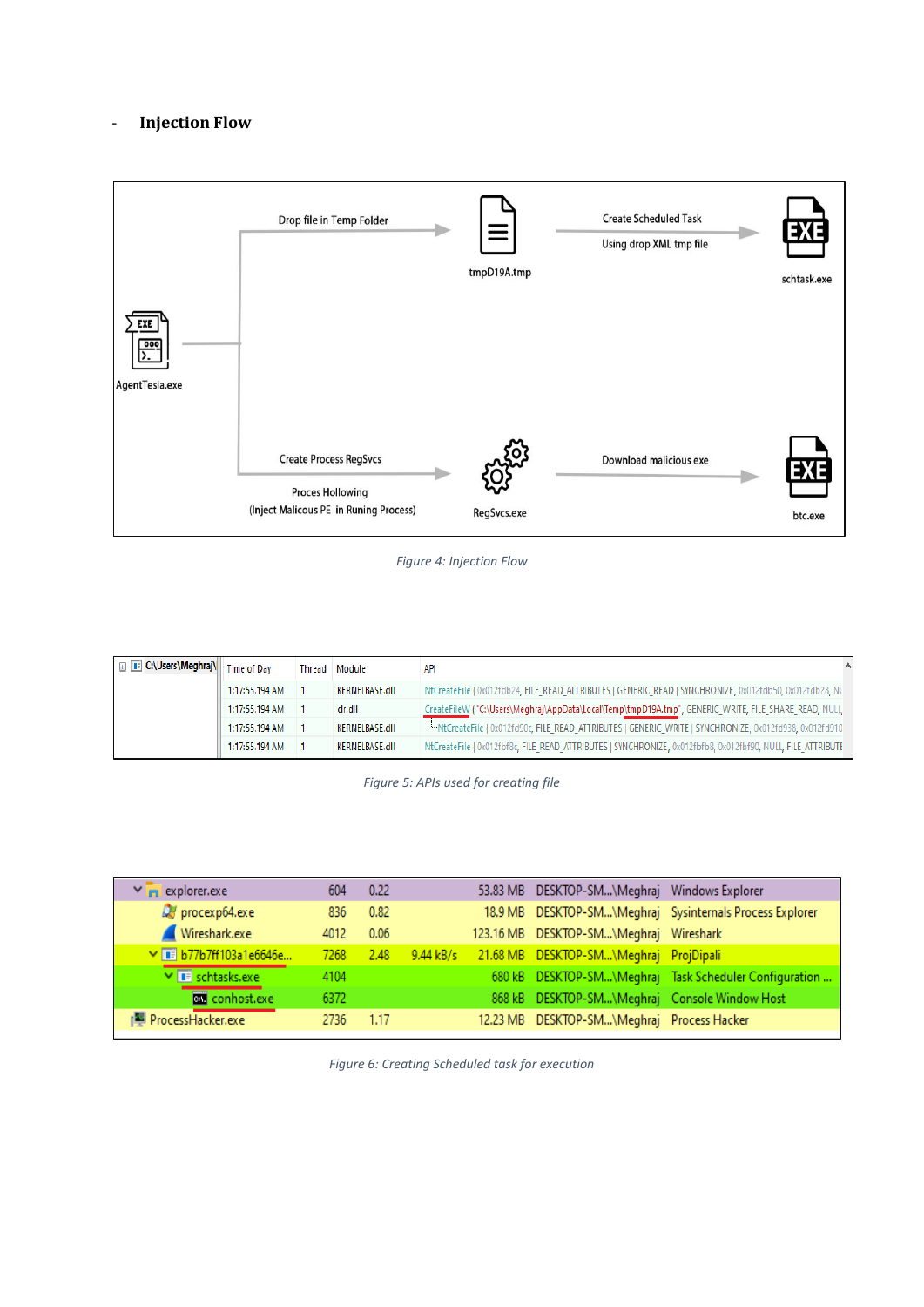#### - **Process Hollowing**

Agent Tesla using the process hollowing to inject malicious PE file into the running process (Figure.7).

| <b>Fig. 1: C:\Users\Meghraj\ #</b> |     | Time of Day    | Thread | Module         | API                                                                                                |
|------------------------------------|-----|----------------|--------|----------------|----------------------------------------------------------------------------------------------------|
|                                    | 578 | 1:17:55.303 AM |        | cir.dil        | VirtualAlloc (NULL, 65536, MEM_COMMIT, PAGE_READWRITE )                                            |
|                                    | 579 | 1:17:55.303 AM |        | cir.dil        | CreateProcessA ("C:\Windows\Microsoft.NET\Framework\v4.0.30319\RegSvcs.exe", "", NULL, NULL, FALSE |
|                                    | 580 | 1:17:55.319 AM |        | KERNELBASE.dll | - NtWriteVirtualMemory (0x0000066c, 0x008c21e8, 0x012fcd78, 4, NULL)                               |
|                                    | 581 | 1:17:55.319 AM |        | cir.dil        | VirtualAllocEx (0x0000066c, 0x00400000, 245760, MEM_COMMIT   MEM_RESERVE, PAGE_EXECUTE_READ)       |
|                                    | 582 | 1:17:55.319 AM |        | cir.dil        | WriteProcessMemory (0x0000066c, 0x00400000, 0x055b1270, 512, 0x012fdd20)                           |
|                                    | 583 | 1:17:55.319 AM |        | KERNELBASE.dll |                                                                                                    |
|                                    | 584 | 1:17:55.319 AM |        | cir.dil        | WriteProcessMemory (0x0000066c, 0x00402000, 0x054a1e00, 216576, 0x012fdd20)                        |
|                                    | 585 | 1:17:55.319 AM |        | KERNELBASE.dll | - NtWriteVirtualMemory (0x0000066c, 0x00402000, 0x054a1e00, 216576, 0x012fd9d4)                    |
|                                    | 586 | 1:17:55.319 AM |        | cir.dil        | WriteProcessMemory (0x0000066c, 0x00438000, 0x0432c258, 1536, 0x012fdd20)                          |
|                                    | 587 | 1:17:55.319 AM |        | KERNELBASE.dll | --- NtWriteVirtualMemory (0x0000066c, 0x00438000, 0x0432c258, 1536, 0x012fd9d4)                    |
|                                    | 588 | 1:17:55.319 AM |        | cir.dil        | WriteProcessMemory (0x0000066c, 0x0043a000, 0x0432c864, 512, 0x012fdd20)                           |
|                                    | 589 | 1:17:55.319 AM |        | KERNELBASE.dll | "NtWriteVirtualMemory (0x0000066c, 0x0043a000, 0x0432c864, 512, 0x012fd9d4)                        |
|                                    | 590 | 1:17:55.319 AM |        | cir.dil        | WriteProcessMemory (0x0000066c, 0x008c2008, 0x0432ca70, 4, 0x012fdd20)                             |
|                                    | 591 | 1:17:55.319 AM |        | KERNELBASE.dll | --- NtWriteVirtualMemory (0x0000066c, 0x008c2008, 0x0432ca70, 4, 0x012fd9d4)                       |
|                                    | 592 | 1:17:55.319 AM |        | KERNELBASE.dll | NtResumeThread (0x00000550,0x012fdb00)                                                             |
|                                    | 593 | 1:17:55.319 AM |        | KERNELBASE.dll | NtResumeThread (0x00000530, 0x012fd8f8)                                                            |

*Figure 7: Process Hollowing*

|      | ; Attributes: bp-based frame      |
|------|-----------------------------------|
|      | kernel32 CreateProcessA proc near |
| mov  | edi, edi                          |
| push | ebp                               |
| mov  | ebp, esp                          |
| pop  | ebp                               |
| jmp  | off 75BB14F4                      |
|      | kernel32 CreateProcessA endp      |
|      |                                   |

*Figure 8: Create Process*



*Figure 9: Injecting Malicious Payload*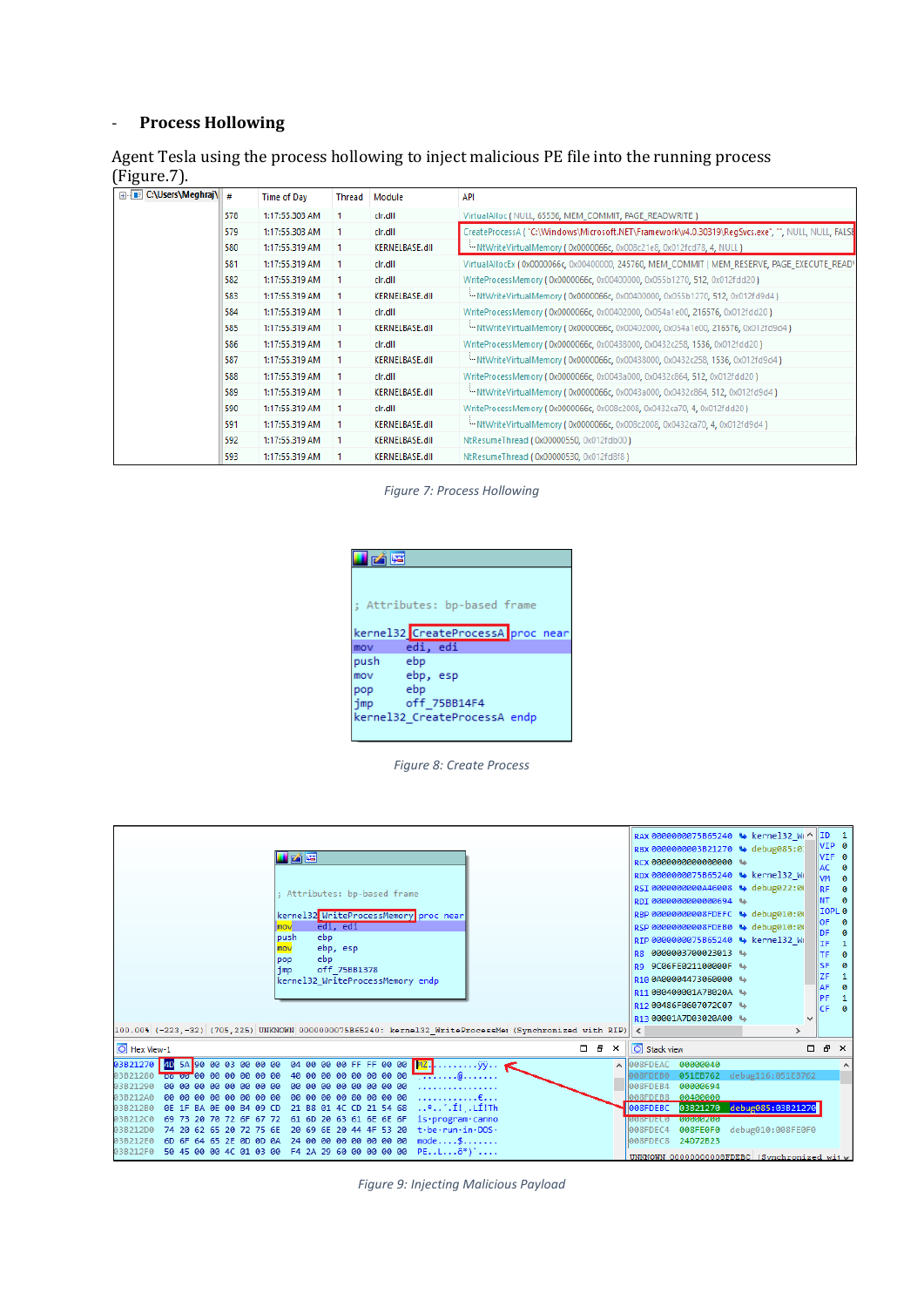- After Injecting Malicious payload into RegSvcs.exe, packed malware process terminates itself. Malwares do this to hide themselves.

| $\vee$ <sub>P</sub> explorer.exe | 604       | 0.19 | 55.13 MB DESKTOP-SM\Meghraj Windows Explorer |                                                             |
|----------------------------------|-----------|------|----------------------------------------------|-------------------------------------------------------------|
| $\mathbb{Q}$ procexp64.exe       | 836 0.86  |      |                                              | 18.9 MB DESKTOP-SM\Meghraj Sysinternals Process Explorer    |
| Wireshark.exe                    | 4012      | 0.06 | 124.03 MB DESKTOP-SM\Meghraj Wireshark       |                                                             |
| pocessHacker.exe                 | 2736 0.77 |      | 12.82 MB  DESKTOP-SM\Meghraj  Process Hacker |                                                             |
| <b>E</b> RegSvcs.exe             | 3216      |      |                                              | 14.75 MB DESKTOP-SM\Meghraj Microsoft .NET Services Install |

*Figure 10: Injected Malicious Process*

#### - **Credential Stealing**

Injected malicious process reading the files which stores the credential of the user. Agent Tesla has the capability to steal credentials of various applications such as Browser, Mail, FTP, etc.

| 11:03: <b>IF</b> ReaSvcs.exe | 2316 <b>ReadFile</b>   | C:\Users\Meghraj\AppData\Local\Microsoft\Credentials\DFBE70A7E5CC19A398EBF1B96859CE5D            |
|------------------------------|------------------------|--------------------------------------------------------------------------------------------------|
| 11:03: <b>■ RegSvcs.exe</b>  | 2316 ReadFile          | C:\Users\Meghraj\AppData\Roaming\Microsoft\Protect\S-1-5-21-271707174-3898702707-2850122138-1001 |
| 11:03: <b>IF</b> ReaSvcs.exe | 2316 ReadFile          | C:\Users\Meghraj\AppData\Local\Microsoft\Credentials\DFBE70A7E5CC19A398EBF1B96859CE5D            |
| 11:03: <b>IF</b> RegSvcs.exe | 2316 ReadFile          | C:\Users\Meghraj\AppData\Local\Microsoft\Edge\User Data\Default\Login Data                       |
| 11:04: <b>E</b> RegSvcs.exe  | 2316 ReadFile          | C:\Users\Meghraj\AppData\Local\Microsoft\Edge\User Data\Local State                              |
| 11:04: EReqSvcs.exe          | 2316 <b>R</b> ReadFile | C:\Users\Meghraj\AppData\Local\Microsoft\Edge\User Data\Local State                              |

*Figure 11: Reading Credentials stored in local computer.*

#### RegSvcs.exe downloads the malicious executable btc.exe from the IP address 185.215.150.204.

| Process Name | Source      | Destination     | Protocol Name |
|--------------|-------------|-----------------|---------------|
| RegSvcs.exe  | 172.20.10.4 | 185.215.150.204 | TCP           |
| RegSvcs.exe  | 172.20.10.4 | 185.215.150.204 | <b>TCP</b>    |
| RegSvcs.exe  | 172.20.10.4 | 185.215.150.204 | <b>TCP</b>    |
| ReaSvcs.exe  | 172.20.10.4 | 185.215.150.204 | TCP           |
| ReaSvcs.exe  | 172.20.10.4 | 185 215 150 204 | TCP           |

*Figure 12: Network Activity*

| $\Box$ explorer.exe         | 0.04 | 63,156 K |          | 144,992 K 4616 Windows Explorer                  | Micn |
|-----------------------------|------|----------|----------|--------------------------------------------------|------|
| Security Health Systray exe |      | 1.756 K  | 9.064 K  | 4716 Windows Security notificatio Micn           |      |
| <b>ConeDrive.exe</b>        | 0.04 | 17.280 K | 50.700 K | 1736 Microsoft OneDrive                          | Micn |
| <b>C</b> yprocexp64.exe     | 1.16 | 20.028 K |          | 42,904 K 5596 Sysintemals Process Explorer Sysin |      |
| <b>E RegSvcs.exe</b>        |      | 22.784 K | 41.752 K | 916 Microsoft .NET Services Inst Micro           |      |
| $\blacksquare$ btc.exe      |      | 23,028 K | 28.524 K | 2880 Get Cliboard Address                        |      |

*Figure 13: Malicious Executable*

- btc.exe reads the content of the clipboard to acquire all the data victim copied in their clipboard.

| <b>⊞</b> C:\Users\Meghraj\  # | Time of Day    | Thread API |                          |
|-------------------------------|----------------|------------|--------------------------|
|                               | 3:39:52.961 AM |            | GetClipboardData (49171) |
|                               | 3:39:52.961 AM |            | GetClipboardData (49161) |

*Figure 14. API used by btc.exe to get clipboard data.*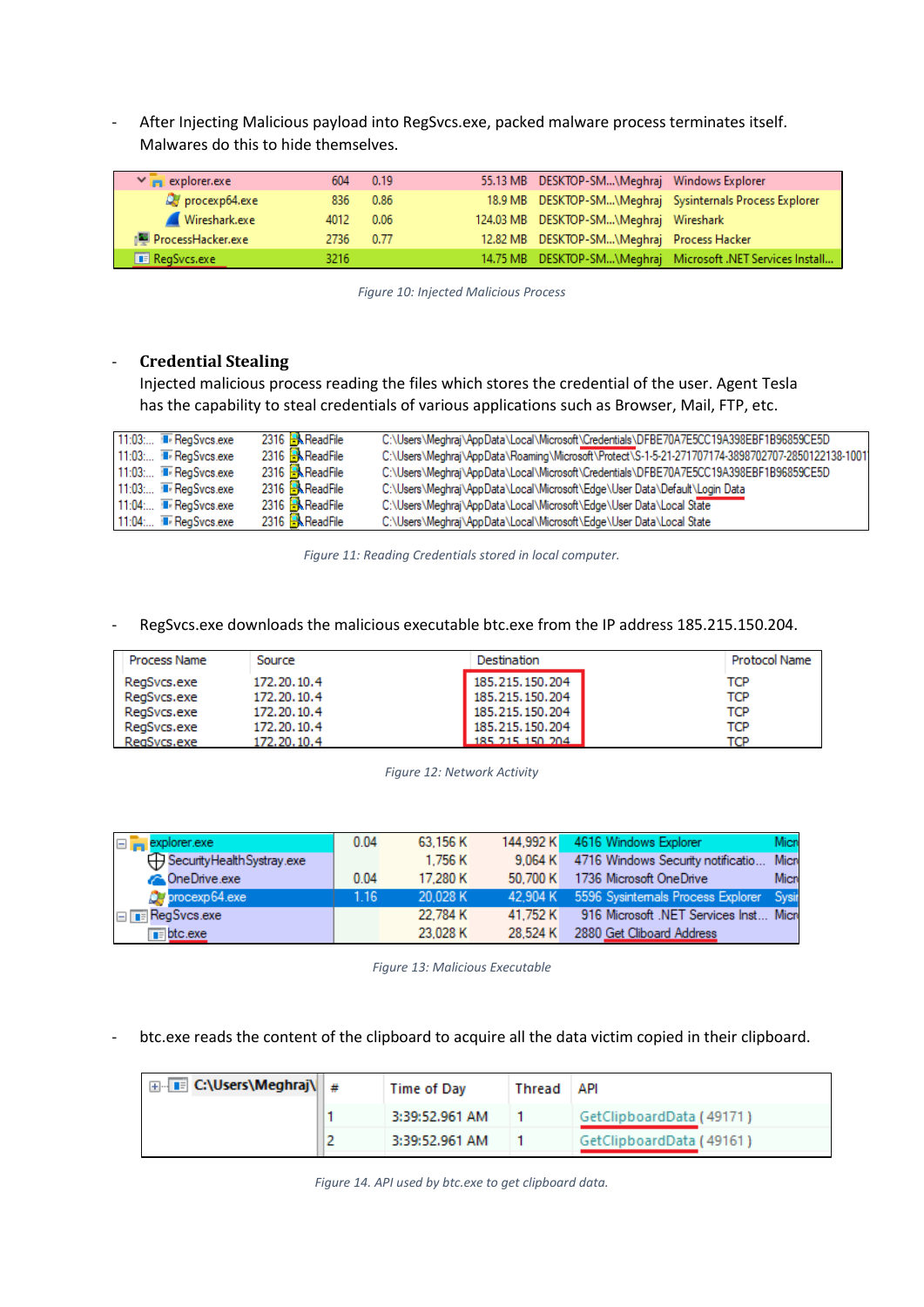| Sending Harvested data from the infected system to command control via SMTP. |  |
|------------------------------------------------------------------------------|--|
|                                                                              |  |

| RegSvcs.exe | mail.hermanusbearings.co.za | 172.20.10.4                 | <b>TCP</b> |
|-------------|-----------------------------|-----------------------------|------------|
| RegSvcs.exe | 172.20.10.4                 | mail.hermanusbearings.co.za | TCP        |
| RegSvcs.exe | mail.hermanusbearings.co.za | <b>Ly paraure Lunes</b>     | TCP        |
| RegSvcs.exe | 172.20.10.4                 | mail.hermanusbearings.co.za | TCP        |
| RegSvcs.exe | 172.20.10.4                 | mail.hermanusbearings.co.za | TCP        |
| RegSvcs.exe | mail.hermanusbearings.co.za | 172, 20, 10, 4              | TCP        |
| RegSvcs.exe | 172.20.10.4                 | mail.hermanusbearings.co.za | TCP        |
| RegSvcs.exe | mail.hermanusbearings.co.za | 172.20.10.4                 | TCP        |
| RegSvcs.exe | 172.20.10.4                 | mail.hermanusbearings.co.za | <b>TCP</b> |
| RegSvcs.exe | 172.20.10.4                 | mail.hermanusbearings.co.za | TCP        |
| RegSvcs.exe | 172.20.10.4                 | mail.hermanusbearings.co.za | TCP        |
| RegSvcs.exe | mail.hermanusbearings.co.za | 172.20.10.4                 | TCP        |
| RegSvcs.exe | 172.20.10.4                 | mail.hermanusbearings.co.za | TCP        |
| RegSvcs.exe | 172.20.10.4                 | mail.hermanusbearings.co.za | TCP        |
| RegSvcs.exe | mail.hermanusbearings.co.za | 172.20.10.4                 | TCP        |

*Figure 15: Command Control* 

# **Network Activity**

| <b>Activity</b>            | <b>Address</b>              | <b>Protocol</b> |
|----------------------------|-----------------------------|-----------------|
| Download Malicious Payload | 185.215.150.204             | <b>HTTP</b>     |
| Send Harvested Credential  | mail.hermanusbearings.co.za | <b>SMTP</b>     |

# **Sample Details**

| <b>File</b>          | <b>Hash Value (MD5)</b>          |
|----------------------|----------------------------------|
| <b>Packed Sample</b> | B77B7FF103A1E6646E7525A5D4CFDEE9 |
| RegSvcs.exe          | 2867A3817C9245F7CF518524DFD18F28 |
| btc.exe              | ABE8943DEA79BFECB7728DEB44846FE3 |

# **MITRE Attack Techniques**

| <b>TACTIC</b>              | ID        | <b>NAME</b>                               |
|----------------------------|-----------|-------------------------------------------|
| Execution                  | T1047     | <b>Windows Management Instrumentation</b> |
| Persistence                | T1053     | Scheduled Task/Job                        |
| Persistence                | T1547.001 | Registry Run Key / Startup Folder         |
| <b>Defense Evasion</b>     | T1055     | <b>Process Injection</b>                  |
| <b>Defense Evasion</b>     | T1027     | <b>Obfuscated Files or Information</b>    |
| <b>Defense Evasion</b>     | T1027.002 | <b>Software Packing</b>                   |
| <b>Defense Evasion</b>     | T1497     | Virtualization/Sandbox Evasion            |
| <b>Credential Access</b>   | T1003     | <b>OS Credential Dumping</b>              |
| <b>Discovery</b>           | T1082     | <b>System Information Discovery</b>       |
| Collection                 | T1005     | Data from Local System                    |
| Collection                 | T1114     | <b>Email Collection</b>                   |
| Collection                 | T1115     | <b>Clipboard Data</b>                     |
| <b>Command and Control</b> | T1105     | <b>Ingress Tool Transfer</b>              |
| <b>Command and Control</b> | T1573     | <b>Encrypted Channel</b>                  |